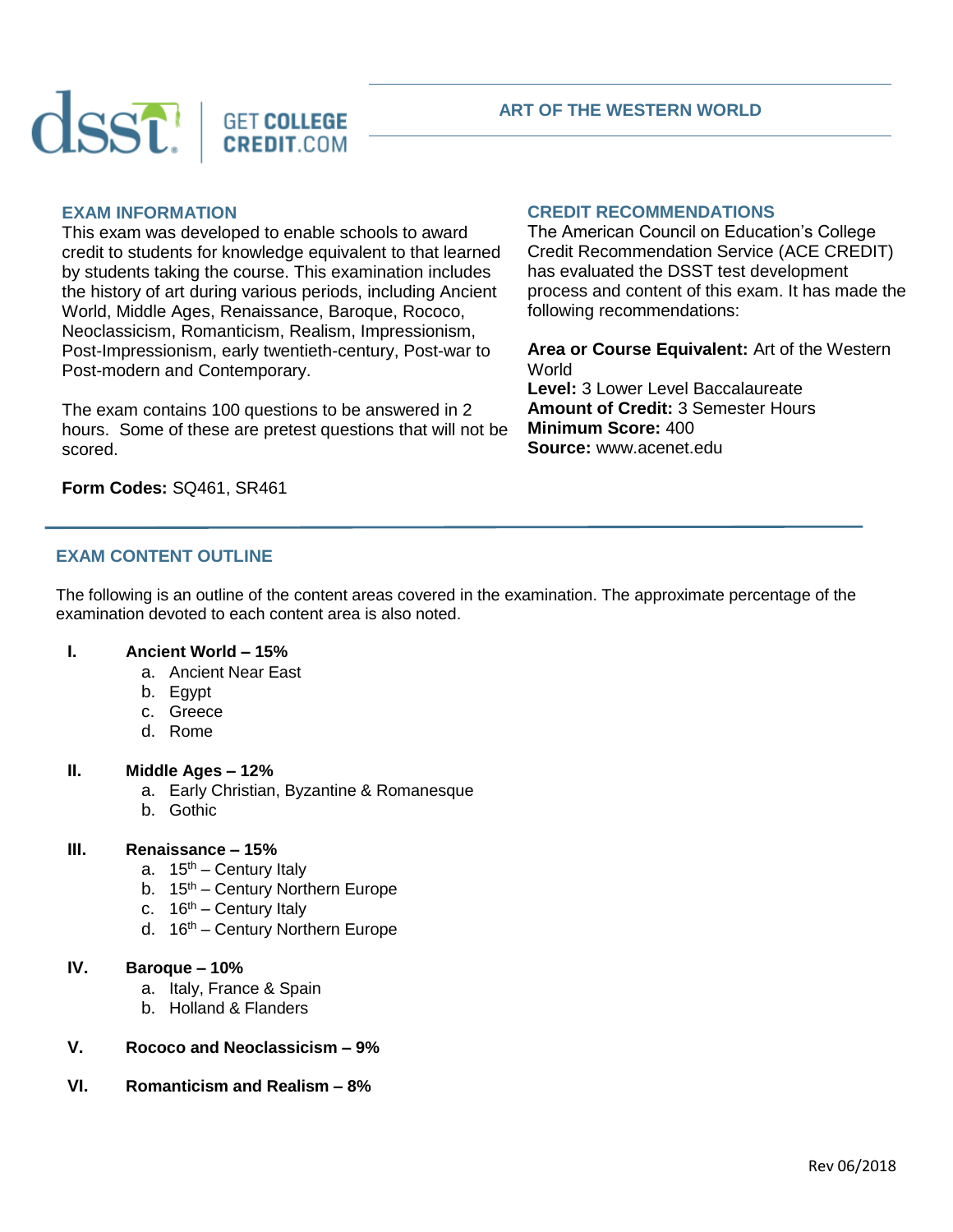### **VII. Impressionism and Post-Impressionism – 8%**

# **VIII. Early Twentieth Century – 12%**

- a. Emergency of Modernism
- b. Art between the World Wars
- **IX. Postwar to Postmodern – 6%**

# **X. Contemporary – 5%**

#### **REFERENCES**

Below is a list of reference publications that were either used as a reference to create the exam, or were used as textbooks in college courses of the same or similar title at the time the test was developed. You may reference either the current edition of these titles or textbooks currently used at a local college or university for the same class title. It is recommended that you reference more than one textbook on the topics outlined in this fact sheet.

You should begin by checking textbook content against the content outline provided before selecting textbooks that cover the test content from which to study.

Sources for study material are suggested but not limited to the following:

- 1. Davies, P., Denny, W., Hofrichter, F.F., Jacobs, J.F., Roberts, A., and Simon, D. (2013). *Janson's Basic*  History of Western Art. Pearson Education, 9<sup>th</sup> edition.
- 2. Kleiner, Fred S. (2013). *Gardner's Art through the Ages: A Global History*. Cengage Learning, 15<sup>th</sup> edition.
- 3. Stokstad, M. and Cothren, M. (2018). Art History. Pearson Education, 6<sup>th</sup> edition.

### **SAMPLE QUESTIONS**

All test questions are in a multiple-choice format, with one correct answer and three incorrect options. The following are samples of the types of questions that may appear on the exam.

- 1. The Ara Pacis Augustae reflects the influence of which of the following?
	- a. The Arch of Constantine
	- b. The Hadrianic sculpture
	- c. The Parthenon sculpture
	- d. The Column of Trajan
- 2. One basic design for Christian churches in the Middle Ages can be traced back to the
	- a. Ara Pacis
	- b. Greek temple
	- c. Pantheon
	- d. Roman basilica
- 3. Masaccio's Trinity exemplifies the influence of the theories of which of the following?
	- a. Botticelli
		- b. Brunelleschi
		- c. Marcilio Ficino
		- d. Cosimo de' Medici
- 4. The term "chiaroscuro" refers to which of the following?
	- a. One point perspective
	- b. Light and shadow
	- c. Aerial perspective